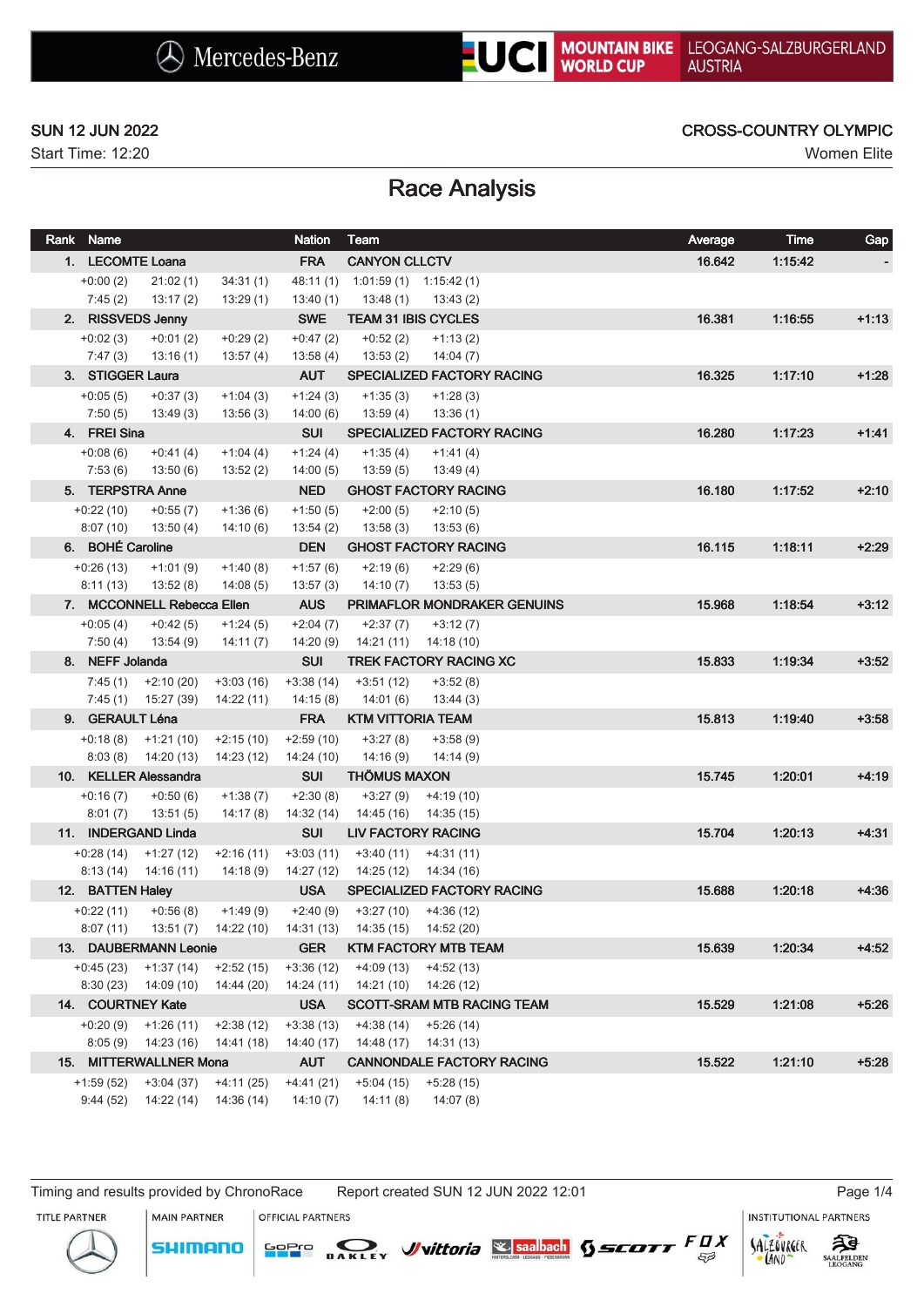# **UC** MOUNTAIN BIKE

Start Time: 12:20 Women Elite

### SUN 12 JUN 2022 CROSS-COUNTRY OLYMPIC

## Race Analysis

| Rank Name                      |                           |                                     | <b>Nation</b>            | Team                        |                                          | Average | <b>Time</b> | Gap      |
|--------------------------------|---------------------------|-------------------------------------|--------------------------|-----------------------------|------------------------------------------|---------|-------------|----------|
| 16. HÄBERLIN Steffi            |                           |                                     | <b>SUI</b>               |                             | <b>BIXS PERFORMANCE RACING</b>           | 15.418  | 1.21.43     | $+6:01$  |
|                                | $+0.52(25)$ $+2.32(23)$   | $+3:43(21)$                         |                          | $+4:36(18)$ $+5:19(18)$     | $+6:01(16)$                              |         |             |          |
|                                | $8:37(25)$ 14:57 (26)     | 14:40 (17)                          | 14:33 (15)               |                             | 14:31 (14) 14:25 (11)                    |         |             |          |
| 17. LECHNER Eva                |                           |                                     | <b>ITA</b>               |                             | <b>TRINX FACTORY TEAM</b>                | 15.387  | 1:21:53     | $+6:11$  |
|                                | $+0.37(17)$ $+1.55(17)$   | $+3:05(17)$                         | $+4:29(17)$              |                             | $+5:07(16)$ $+6:11(17)$                  |         |             |          |
|                                | $8:22(17)$ $14:35(18)$    | 14:39 (16)                          | 15:04 (26)               |                             | 14:26 (13) 14:47 (18)                    |         |             |          |
| 18. KOOPMANS Lotte             |                           |                                     | <b>NED</b>               |                             | <b>CST POSTNL BAFANG MTB RACING TEAM</b> | 15.336  | 1:22:09     | $+6:27$  |
|                                | $+0.26(12)$ $+1.31(13)$   | $+2:48(14)$                         | $+4:01(15)$              | +5:15 (17)                  | +6:27 (18)                               |         |             |          |
|                                | $8:11(12)$ $14:22(15)$    | 14:46 (22)                          | 14:53 (21)               |                             | 15:02 (22) 14:55 (22)                    |         |             |          |
| 19. ŽAKELJ Tanja               |                           |                                     | <b>SLO</b>               |                             | UNIOR SINTER FACTORY RACING              | 15.307  | 1.22.19     | $+6:37$  |
|                                | $+0.44(22)$ $+2.17(21)$   | $+3:30(18)$                         | $+4:37(19)$              | $+5:41(20)$                 | +6:37 (19)                               |         |             |          |
|                                | $8:29(22)$ $14:50(22)$    | 14:42 (19)                          | 14:47 (19)               |                             | 14:52 (19) 14:39 (17)                    |         |             |          |
| 20. SEIWALD Greta              |                           |                                     | <b>ITA</b>               |                             | SANTA CRUZ FSA MTB PRO TEAM              | 15.288  | 1.22.25     | $+6:43$  |
|                                | $+0.36(16)$ $+1.37(15)$   | $+2:47(13)$                         | $+4:01(16)$              | +5:24 (19)                  | +6:43 (20)                               |         |             |          |
|                                | $8:21(16)$ $14:18(12)$    | 14:39 (15)                          | 14:54 (22)               | 15:11 (25)                  | 15:02 (23)                               |         |             |          |
| 21. MARCHET Giorgia            |                           |                                     | <b>ITA</b>               |                             | <b>TRINX FACTORY TEAM</b>                | 15.265  | 1.22.32     | $+6:50$  |
|                                | $+0:34(15)$ $+1:51(16)$   | $+4:02(24)$                         | $+5:01(24)$              | +6:02 (22)                  | $+6:50(21)$                              |         |             |          |
|                                | $8:19(15)$ $14:34(17)$    | 15:40 (36)                          | 14:39 (16)               | 14:49 (18)                  | 14:31 (14)                               |         |             |          |
| 22. SCHRIEVERS Lia             |                           |                                     | <b>GER</b>               | <b>GERMANY</b>              |                                          | 15.178  | 1:23:00     | $+7:18$  |
|                                | $+0:40(20)$ $+2:03(19)$   | $+3:31(19)$                         | $+4:37(20)$              | $+6:08(23)$                 | $+7:18(22)$                              |         |             |          |
|                                | $8:25(20)$ $14:40(20)$    | 14:57 (24)                          | 14:46 (20)               | 15:19 (28)                  | 14:53 (21)                               |         |             |          |
| 23. DEGN Malene                |                           |                                     | <b>DEN</b>               | <b>KMC - ORBEA</b>          |                                          | 15.178  | 1:23:00     | $+7:18$  |
|                                | $+1:17(41)$ $+2:43(27)$   | $+3:43(22)$                         | $+4:46(22)$              |                             | $+5:54(21)$ $+7:18(23)$                  |         |             |          |
|                                | $9:02(41)$ $14:43(21)$    | 14:29 (13)                          | 14:43 (18)               | 14:56 (20)                  | 15:07 (24)                               |         |             |          |
| 24. KOLLER Nicole              |                           |                                     | <b>SUI</b>               |                             | <b>GHOST FACTORY RACING</b>              | 15.107  | 1:23:24     | $+7:42$  |
|                                | $+0.42(21)$ $+2.18(22)$   | $+3:33(20)$                         | +4:49 (23)               |                             | $+6:15(24)$ $+7:42(24)$                  |         |             |          |
|                                | 8:27 (21) 14:53 (24)      | 14:44 (21)                          | 14:56 (23)               | 15:14 (27)                  | 15:10 (26)                               |         |             |          |
| 25. BATTY Emily                |                           |                                     | <b>CAN</b>               |                             | <b>CANYON MTB RACING</b>                 | 15.042  | 1:23:45     | $+8.03$  |
| $+1:16(40)$                    | $+2:58(34)$               | $+4:22(27)$                         | $+5:43(25)$              | $+6:58(25)$                 | $+8:03(25)$                              |         |             |          |
|                                | $9:01(40)$ $14:59(29)$    | 14:53 (23)                          | 15:01 (24)               | 15:03 (23)                  | 14:48 (19)                               |         |             |          |
| 26. LEUGGER Seraina            |                           |                                     | <b>SUI</b>               | <b>SWITZERLAND</b>          |                                          | 14.958  | 1.24.14     | $+8.32$  |
|                                | $+1:06(33)$ $+2:44(28)$   | $+4:27(28)$                         | $+5:55(27)$              | +7:06 (26)                  | $+8:32(26)$                              |         |             |          |
|                                | $8:51(33)$ $14:55(25)$    | 15:12 (27)                          | 15:08 (27)               | 14:59 (21)                  | 15:09 (25)                               |         |             |          |
| 27. LILL Candice               |                           |                                     | <b>RSA</b>               | <b>SOUTH AFRICA</b>         |                                          | 14.915  | 1:24:28     | $+8:46$  |
|                                |                           | $+0.57(30)$ $+2.52(31)$ $+4.34(29)$ | +5:58 (28)               |                             | $+7:16(28)$ $+8:46(27)$                  |         |             |          |
|                                | 8:42 (30) 15:12 (34)      | 15:11 (26)                          | 15:04 (25)               |                             | 15:06 (24) 15:13 (27)                    |         |             |          |
| 28. URRUTY Lucie               |                           |                                     | <b>FRA</b>               | <b>VELOROC LAPIERRE</b>     |                                          | 14.843  | 1:24:53     | $+9:11$  |
| $+0.56(29)$                    | $+2:40(25)$               | $+4:13(26)$                         | $+5:45(26)$              | $+7:10(27)$                 | $+9:11(28)$                              |         |             |          |
| 8:41 (29)<br>29. WALTER Sandra | 15:01 (30)                | 15:02 (25)                          | 15:12 (28)<br><b>CAN</b> | 15:13 (26)<br><b>CANADA</b> | 15:44 (31)                               | 14.737  | 1:25:30     | $+9:48$  |
| $+1:10(36)$                    |                           |                                     | $+6:26(30)$              |                             |                                          |         |             |          |
| 8:55(36)                       | $+2:57(33)$<br>15:04 (33) | $+4:40(31)$<br>15:12 (28)           | 15:26 (29)               | $+8:09(30)$<br>15:31 (30)   | $+9:48(29)$<br>15:22 (29)                |         |             |          |
| 30. RIEDER Nadine              |                           |                                     | <b>GER</b>               |                             | <b>GHOST FACTORY RACING</b>              | 14.665  | 1:25:54     | $+10:12$ |
| $+0.39(19)$                    | $+2:02(18)$               | $+3:58(23)$                         | $+6:02(29)$              |                             | $+8:02(29)$ $+10:12(30)$                 |         |             |          |
| 8:24(19)                       | 14:40 (19)                | 15:25 (32)                          | 15:44 (35)               | 15:48 (32)                  | 15:53 (33)                               |         |             |          |
|                                |                           |                                     |                          |                             |                                          |         |             |          |

Timing and results provided by ChronoRace Report created SUN 12 JUN 2022 12:01 Page 2/4

SOPIO DAKLEY Vittoria & saabach SSCOTT FUX

拜

**SAALFELDEN** 

SALZOVREER

LAND

TITLE PARTNER



MAIN PARTNER

OFFICIAL PARTNERS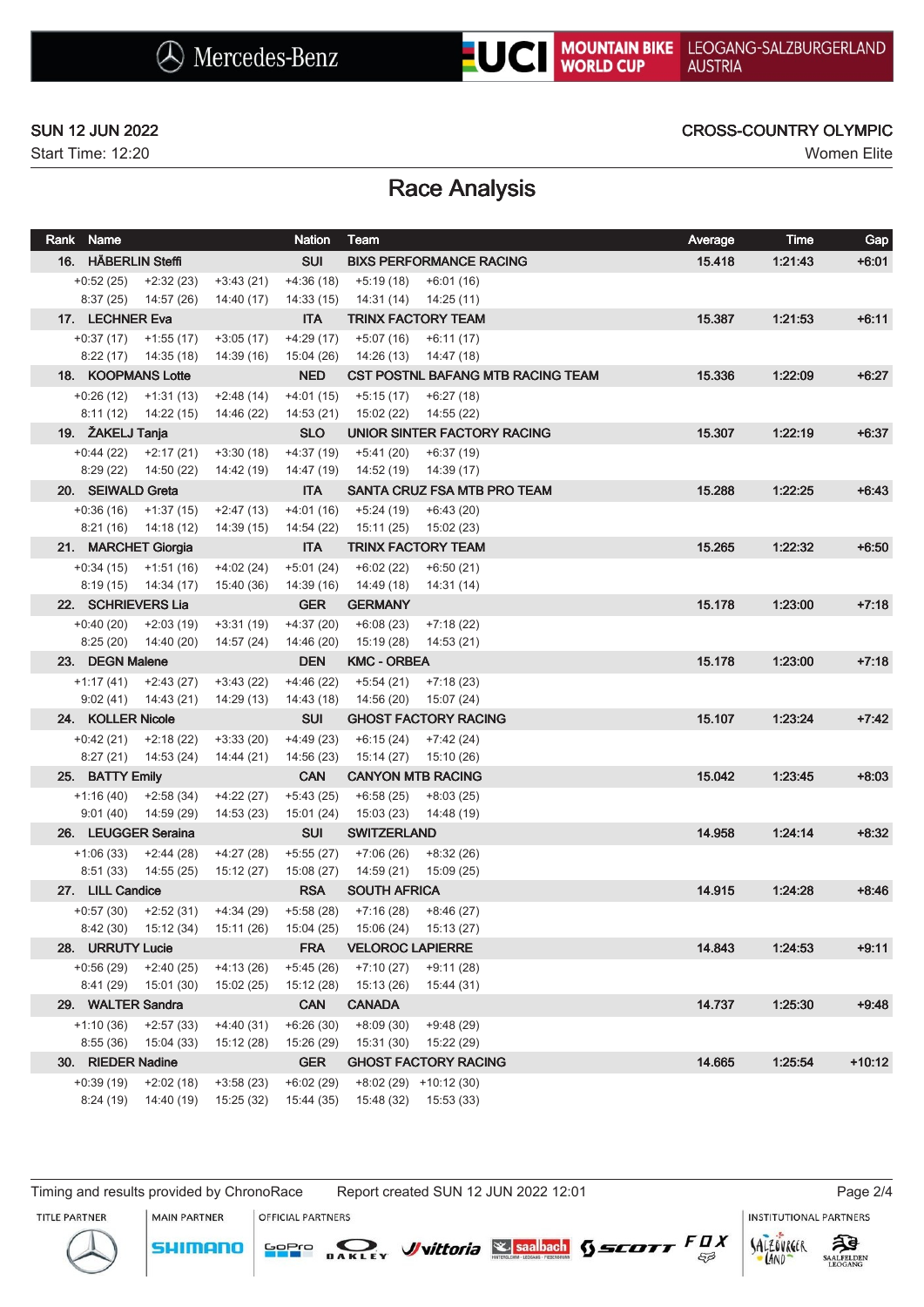Start Time: 12:20 Women Elite

### SUN 12 JUN 2022 CROSS-COUNTRY OLYMPIC

# Race Analysis

| Rank Name               |                                                 |                                            | <b>Nation</b>            | Team                                                 | Average | <b>Time</b> | Gap      |
|-------------------------|-------------------------------------------------|--------------------------------------------|--------------------------|------------------------------------------------------|---------|-------------|----------|
|                         | 31. DETILLEUX Emeline                           |                                            | <b>BEL</b>               | ROCKRIDER RACING TEAM                                | 14.629  | 1:26:07     | $+10:25$ |
| $+1:09(35)$             | +3:14 (40)                                      | $+5:15(37)$                                | $+7:05(35)$              | $+8:42(31)$ $+10:25(31)$                             |         |             |          |
|                         | 8:54 (35) 15:22 (36)                            | 15:30 (34)                                 | 15:30 (32)               | 15:25 (29) 15:26 (30)                                |         |             |          |
|                         |                                                 | 32. GARCIA MARTINEZ Rocio Del Alba ESP     |                          | <b>BH TEMPLO CAFÉS UCC</b>                           | 14.569  | 1:26:29     | $+10:47$ |
| $+0:55(27)$ $+3:07(38)$ |                                                 | $+5:06(35)$                                | $+7:16(36)$              | $+9:08(33)$ +10:47 (32)                              |         |             |          |
| 33. TEOCCHI Chiara      | $8:40(27)$ $15:29(40)$                          | 15:28 (33)                                 | 15:50 (36)<br><b>ITA</b> | $15:40(31)$ $15:22(28)$<br><b>TRINITY RACING MTB</b> | 14.499  | 1:26:54     | $+11:12$ |
|                         | $+1:18(43)$ $+3:03(36)$                         | +4:54 (34)                                 | $+6:44(31)$              | $+8:52(32)$ $+11:12(33)$                             |         |             |          |
|                         | $9:03(43)$ $15:02(32)$                          | 15:20 (29)                                 | 15:30 (31)               | 15:56 (33) 16:03 (37)                                |         |             |          |
| 34. FORCHINI Ramona     |                                                 |                                            | <b>SUI</b>               | <b>JB BRUNEX SUPERIOR FACTORY RACING</b>             | 14.474  | 1:27:03     | $+11:21$ |
| $+1:00(31)$ $+2:42(26)$ |                                                 | $+4:44(32)$                                | $+6:57(33)$              | $+9:18(35)$ $+11:21(34)$                             |         |             |          |
|                         | 8:45 (31) 14:59 (28)                            | 15:31 (35)                                 | 15:53 (38)               | 16:09 (37)<br>15:46 (32)                             |         |             |          |
| 35. WOJTYLA Gabriela    |                                                 |                                            | <b>POL</b>               | <b>POLAND</b>                                        | 14.446  | 1.27.13     | $+11:31$ |
| $+0.53(26)$ $+3.03(35)$ |                                                 | $+5:14(36)$                                | $+7:04(34)$              | $+9:13(34)$ $+11:31(35)$                             |         |             |          |
| 8:38(26)                | 15:27 (38)                                      | 15:40 (38)                                 | 15:30 (30)               | 15:57 (35)<br>16:01 (35)                             |         |             |          |
| 36. CLAUZEL Hélène      |                                                 |                                            | <b>FRA</b>               | <b>AS BIKE RACING</b>                                | 14.397  | 1.27:30     | $+11:48$ |
|                         | $+0.55(28)$ $+2.39(24)$                         | $+4:35(30)$                                | $+6:53(32)$              | $+9:30(36)$ $+11:48(36)$                             |         |             |          |
|                         | 8:40 (28) 15:01 (31) 15:25 (31)                 |                                            | 15:58 (39)               | 16:25 (39) 16:01 (36)                                |         |             |          |
| 37. LAST Annie          |                                                 |                                            | <b>GBR</b>               | <b>GREAT BRITAIN</b>                                 | 14.395  | 1.27.31     | $+11:49$ |
| $+0.48(24)$             | $+2:56(32)$                                     | $+5:26(39)$                                | $+7:26(38)$              | $+9:34(37)$ $+11:49(37)$                             |         |             |          |
|                         | $8:33(24)$ 15:25 (37)<br>38. CZECZINKAROVÁ Jana | 15:59 (41)                                 | 15:40 (34)<br><b>CZE</b> | 15:56 (34) 15:58 (34)<br><b>CZECH REPUBLIC</b>       | 14.287  | 1:28:11     | $+12:29$ |
| $+1:13(38)$             | $+3:35(42)$                                     | $+5:47(41)$                                | $+7:47(40)$              | $+9:58(38)$ +12:29 (38)                              |         |             |          |
|                         | 8:58 (38) 15:39 (42)                            | 15:41 (39)                                 | 15:40 (33)               | 15:59 (36)<br>16:14 (38)                             |         |             |          |
|                         | 39. SCHWENK Theresia                            |                                            | <b>GER</b>               | <b>GERMANY</b>                                       | 14.249  | 1:28:25     | $+12:43$ |
| $+1:10(37)$ $+3:10(39)$ |                                                 | $+5:21(38)$                                |                          | $+7:34(39)$ $+10:01(39)$ $+12:43(39)$                |         |             |          |
|                         | $8:55(37)$ 15:17 (35)                           | 15:40 (37)                                 | 15:53 (37)               | 16:15 (38) 16:25 (39)                                |         |             |          |
| 40. GORYCKA Paula       |                                                 |                                            | <b>POL</b>               | <b>STRÜBY-BIXS TEAM</b>                              | 14.450  | $-1$ LAP    |          |
|                         | $+1:15(39)$ $+3:33(41)$                         | $+5:46(40)$                                | $+8:17(41)$              |                                                      |         |             |          |
|                         | $9:00(39)$ $15:35(41)$                          | 15:42 (40)                                 | 16:11 (40)               |                                                      |         |             |          |
|                         | 41. GUSTAFZZON Linn                             |                                            | <b>SWE</b>               | <b>TEAM 31 IBIS CYCLES</b>                           | 14.184  | $-1$ LAP    |          |
|                         | $+1:34(46)$ $+3:58(44)$                         | $+6:47(43)$                                | $+9:20(42)$              |                                                      |         |             |          |
|                         | $9:19(46)$ $15:41(43)$                          | 16:18 (43)                                 | 16:13 (42)               |                                                      |         |             |          |
| 42. AMES Kim            |                                                 |                                            | <b>GER</b>               | <b>JB BRUNEX SUPERIOR FACTORY RACING</b>             | 14.143  | $-1$ LAP    |          |
|                         | $+1:09(34)$ $+3:40(43)$                         | +6:25 (42)                                 | $+9:30(43)$              |                                                      |         |             |          |
| 43. DRUML Corina        |                                                 | 8:54 (34) 15:48 (44) 16:14 (42) 16:45 (44) | <b>AUT</b>               |                                                      | 14.040  | $-1$ LAP    |          |
|                         | $+1:20(44)$ $+4:01(46)$                         | $+6:53(44)$                                | $+9:56(44)$              | <b>KTM FACTORY MTB TEAM</b>                          |         |             |          |
|                         | $9:05(44)$ 15:58(46)                            | 16:21 (44)                                 | 16:43 (43)               |                                                      |         |             |          |
|                         | 44. PODGORSKA Aleksandra                        |                                            | <b>POL</b>               | <b>KROSS ORLEN CYCLING TEAM</b>                      | 14.100  | $-2$ LAP    |          |
|                         | $+1:52(50)$ $+4:41(47)$                         | $+7:36(46)$                                |                          |                                                      |         |             |          |
|                         | $9:37(50)$ 16:06 (47)                           | 16:24 (45)                                 |                          |                                                      |         |             |          |
| 45. WILCOX Josie        |                                                 |                                            | <b>NZL</b>               | <b>NEW ZEALAND</b>                                   | 14.085  | $-2$ LAP    |          |
| $+1:41(47)$             | $+4:43(49)$                                     | $+7:39(47)$                                |                          |                                                      |         |             |          |
|                         | $9:26(47)$ 16:19(49)                            | 16:25 (46)                                 |                          |                                                      |         |             |          |

Timing and results provided by ChronoRace Report created SUN 12 JUN 2022 12:01 Page 3/4

MAIN PARTNER

OFFICIAL PARTNERS

**INSTITUTIONAL PARTNERS** 

TITLE PARTNER





LAND